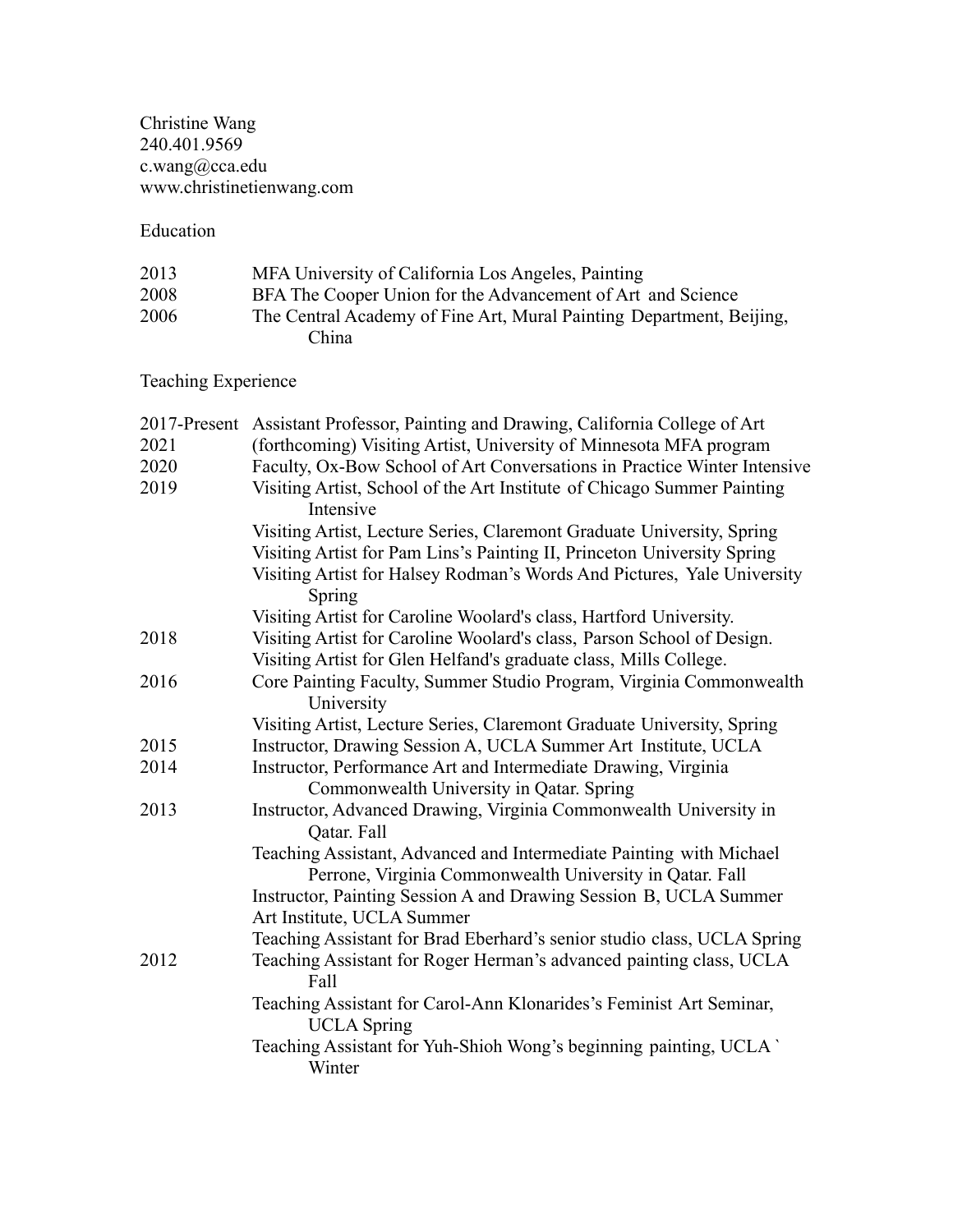|      | Teaching Assistant for Tam Van Trahn's advanced drawing, UCLA<br>Winter                          |
|------|--------------------------------------------------------------------------------------------------|
| 2011 | Teaching Assistant for Lecia Dole Recio's beginning painting class,<br><b>UCLA Fall</b>          |
|      | Honors, Awards, Grants, Nominations                                                              |
| 2021 | Affiliate Artist Residency, Marin Headlands Center for the Arts, California                      |
| 2020 | The Pommery Prize, "Platform" Curated by Anne Ellegood, The Armory                               |
|      | Show, New York, NY                                                                               |
| 2019 | San Francisco Museum of Modern Art Society for the Encouragement of                              |
|      | Contemporary Art finalist, San Francisco, CA.                                                    |
| 2017 | Nomination by Suzanne Titz for the Paulo Cunha E Silva Art Prize                                 |
| 2014 | Faculty Research Grant, Virginia Commonwealth University in Qatar.                               |
| 2013 | Toby Devan Lewis Fellowship, University of California Los Angeles                                |
| 2012 | Edna and Yu-Shan Han Award, University of California Los Angeles                                 |
| 2010 | Van Lier Fellowship, Jamaica Center For Arts and Learning, Studio LLC,<br>Queens, New York       |
| 2008 | The Sara Cooper Hewitt Fund Prize for Excellence in Art, The Cooper<br>Union, New York, New York |
| 2007 | Alex Katz Fellowship, Skowhegan School of Painting and Sculpture,<br>Skowhegan, Maine            |

# Solo Exhibitions

| 2021 | (Forthcoming) Exhibition at Ever Gold [Projects], San Francisco,<br>California |
|------|--------------------------------------------------------------------------------|
| 2020 | Coronavirus Memes at Galerie Nagel Draxler, Cologne Germany                    |
| 2019 | #Cryptomemes: Women and Leo DiCaprio at Ever Gold [Projects], San              |
|      | Francisco                                                                      |
| 2018 | Crypto Rich at Kabinett, Galerie Nagel Draxler, Berlin Germany                 |
|      | Twilight Solo Window at Magenta Plains, New York, New York                     |
| 2017 | Actions speak louder than fonts Galerie Nagel Draxler, Berlin, Germany         |
| 2016 | Devotional Art for Your Home Night Gallery, Los Angeles California             |
| 2015 | LA: FURN Reiseburogalerie, Galerie Nagel Draxler, Cologne, Germany             |
| 2014 | <i>I Want That Bag</i> at Night Gallery, Los Angeles California                |
| 2012 | <i>Repetition Compulsion Night Gallery, Los Angeles</i>                        |
|      |                                                                                |

# Group Exhibitions

| 2021 | (Forthcoming) Group Exhibition at M.LeBlanc Gallery, Chicago, Illinois        |
|------|-------------------------------------------------------------------------------|
|      | <i>Screen Time</i> , two person exhibition with Luke Murphy at Night Gallery, |
|      | Los Angeles, California                                                       |
| 2020 | <i>Eight Works by Eight Artists at Evergold [Projects], San Francisco</i>     |
|      | <i>Theft and Found</i> , Curated by Patrick Mc Elnea, MiM Gallery, Los        |
|      | Angeles, California                                                           |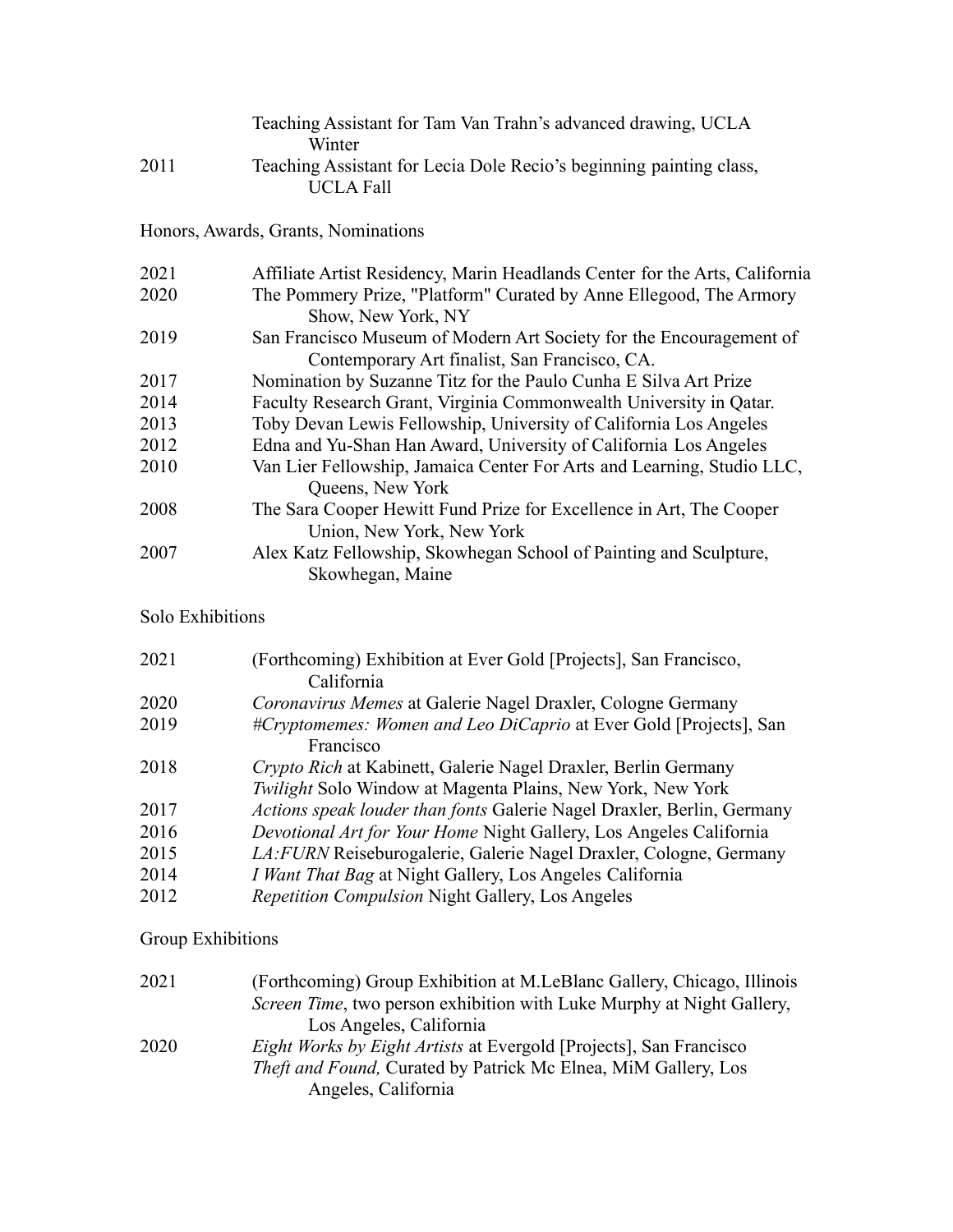|      | MAJEURE FORCE PART ONE, Night Gallery, Los Angeles, CA                                                             |
|------|--------------------------------------------------------------------------------------------------------------------|
|      | Show Me The Signs, Blum and Poe Gallery, Los Angeles, California                                                   |
|      | Image Power: The Art of Critique, Curated by Melanie Bühler, Frans Hals                                            |
|      | Museum, Haarlem, Netherlands                                                                                       |
|      | HOLLYWOOD BABYLON: A RE-INAUGURATION OF THE PLEASURE                                                               |
|      | DOME, Nicodim Gallery, Los Angeles, CA                                                                             |
| 2019 | Resisting Incarceration Culture, Oliver Art Center, California College of<br>the Arts                              |
|      | Opening exhibition with Mark Dion at Galerie Nagel Draxler, Munich,<br>Germany                                     |
|      | Fermenting Feminism, curated by Lauren Fournier. Access Gallery,<br>Vancouver, Canada.                             |
|      | [On Approval] Beta Launch. Evergold [Projects] San Francisco, California                                           |
|      | Henry is Blue curated by Sarah Lehrer Graiwer and Despina Stokou,                                                  |
|      | Private Residence, Los Angeles, California                                                                         |
|      | 10 year exhibition. Evergold [Projects] San Francisco, California                                                  |
|      | Politically Private: The interplay of personal identity and public                                                 |
|      | performance, Guggenheim Gallery at Chapman University,                                                             |
|      | Orange, California                                                                                                 |
| 2018 | Tears then Holes curated by Pam Lins, Rachel Uffner Gallery, New York,<br>New York                                 |
|      | Skiptracer I at M. LeBlanc, Chicago, Illinois                                                                      |
|      | Tarot Show two person exhibition with Mieke Marple at Ever Gold<br>[Projects], San Francisco California            |
| 2017 | True Lies, Night Gallery, Los Angeles, California                                                                  |
|      | Silhouette Et Al. Etc. Minnesota St. Projects, San Francisco, California                                           |
|      | Reconstitution Curated by Catherine Taft and Hamza Walker, LA> <art,<br>Los Angeles, California</art,<br>          |
|      | A History Show Foxy Productions, New York, New York                                                                |
| 2016 | Arresting Patterns: Perspectives on Race, Criminal Justice, Artistic                                               |
|      | <i>Expression, and Community, African American Museum in</i>                                                       |
|      | Philadelphia, Philadelphia, Pennsylvania                                                                           |
|      | Global Terror, Galerie Nagel Draxler, Berlin, Germany                                                              |
|      | Pipe Dream, organized by Night Gallery and Rachel Uffner, New York,<br>New York                                    |
|      | White Columns Benefit, White Columns, New York, New York                                                           |
|      | Fruit, Produce Model, Chicago, Illinois                                                                            |
|      | Walk Artisanal, Curated by Peter Harkawik and Miles Huston, Los<br>Angeles California                              |
| 2015 | Awkward Threesome, Alter Space, San Francisco, California                                                          |
| 2014 | Strange Wonders: VCUQ Faculty Exhibition at Msherieb Enrichment<br>Center, Doha, Qatar. Curated by Catlin Doherty. |
|      | Gaseous Abstractions Two person exhibition with Kelley Lowe,                                                       |
|      | Education City, Doha, Qatar                                                                                        |
|      | The Last Brucennial, The Bruce High Quality Foundation, New York,                                                  |
|      | New York                                                                                                           |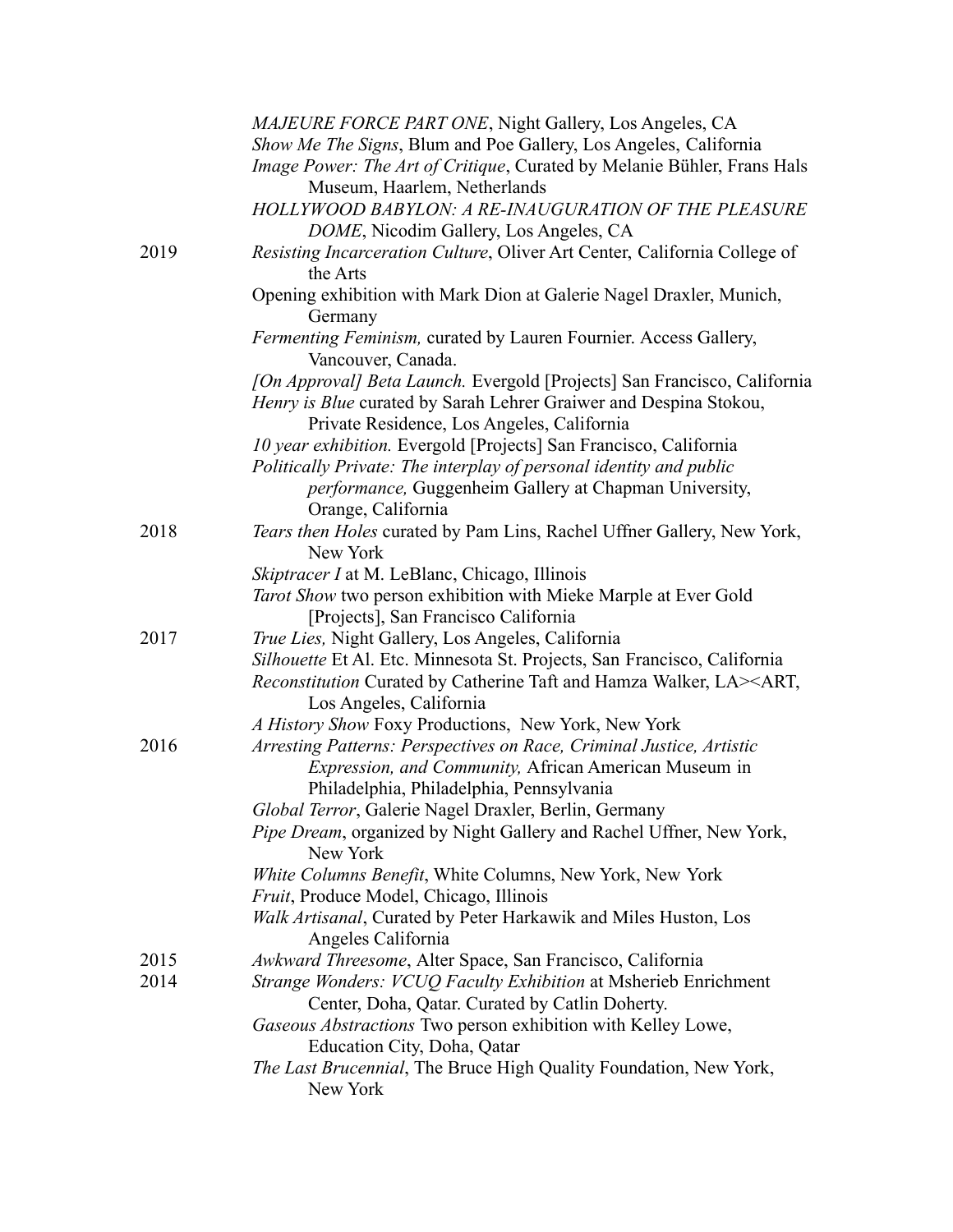| 2013 | Good Intentions: Re-Imagining Rockwell's Boy Scouts at Subliminal<br>Projects, Curated by Andrew Pogany and Ben Lee Ritchie Handler,<br>Los Angeles, California |
|------|-----------------------------------------------------------------------------------------------------------------------------------------------------------------|
|      | Privilege Show at Control Room, Curated by William Kaminski and                                                                                                 |
|      | Evelena Ruther, Los Angeles, California                                                                                                                         |
|      | More Young Americans, L'Enclos de Bernardins, Curated by Susanne Van<br>Hagen, Paris, France                                                                    |
| 2012 | <b>INVAGINATION, Night Gallery, curated by Cara Benedetto</b>                                                                                                   |
|      | MFA 2013 Exhibition New Wight Gallery UCLA                                                                                                                      |
|      | Pushing Painting Paradigms, Mason Gross Gallery, Rutgers University,                                                                                            |
|      | New Jersey curated by LaToya Ruby Fraizer                                                                                                                       |
|      | Invagination: Huger is Real, H.E.N.S. Gallery/Nail Salon/Solidarity                                                                                             |
|      | Center, Brooklyn, New York Curated by Cara Benedetto.                                                                                                           |
| 2011 | A Blithedale Romance, Chashama, Manhattan, New York                                                                                                             |
|      | Skowhegan at 92YTribeca: An Alumni Exhibition, 92YTribeca, Manhattan,                                                                                           |
|      | New York, Curated by David Goodman, Wes Miller, Kate Werble.                                                                                                    |
|      | Year Zero: Review of artists works participating in 2010 Studio LLC                                                                                             |
|      | Jamaica Center for Arts and Learning, Queens, NY Curated by                                                                                                     |
|      | Louise Barry                                                                                                                                                    |
|      | BOOM: Southern California MFA Invitational Group Exhibition, LA Mart                                                                                            |
| 2011 | LACE Benefit auction, LA Mart, Los Angeles California                                                                                                           |
| 2009 | Third National Juried Exhibition Prince Street Gallery, New York, New                                                                                           |
|      | York Juried by Susanna Coffey                                                                                                                                   |
|      | Shock and Awe: Where the Abject and the Sublime Converge, Gatov                                                                                                 |
|      | Galleries, California State University Long Beach                                                                                                               |
| 2010 | A Failed Entertainment, LeRoy Neiman Gallery, Columbia University                                                                                               |
|      | New York curated by Sam Ekwurtzel                                                                                                                               |

# Screenings and Talks

| 2020 | <i>Hyper(In)visibility</i> , Digital Panel with Contemporary Calgary moderated |
|------|--------------------------------------------------------------------------------|
|      | and organized by Stephanie Mei Huang                                           |
|      | Virtual Artist Talk and Studio Visit, Critical Resistance Imagine Freedom      |
|      | Virtual Studio Visit Loop with Herb Tam, Lu Zhang                              |
|      | Art and Labor, Artist Talk, A podcast with Lucia Love                          |
| 2019 | Painting Symposium, Situational: The Body in Contemporary Painting at          |
|      | San Francisco Art Institute with Jenny Saville, Brett Reichman,                |
|      | Taravat Talepasand and Claire Daigle. San Francisco, California                |
| 2018 | Art & Blockchain: Explained panel moderated by Andrew McClintock,              |
|      | Ever Gold [Projects] San Francisco, California                                 |
|      | Tarot in Art in Age of Uncertainty, Panel discussion, UNTITLED Art Fair,       |
|      | San Francisco.                                                                 |
| 2017 | Art in the Age of Trump panel moderated by Jonathan T. D. Neil, Art Los        |
|      | Angeles Contemporary, Los Angeles, California                                  |

Performance Collaborations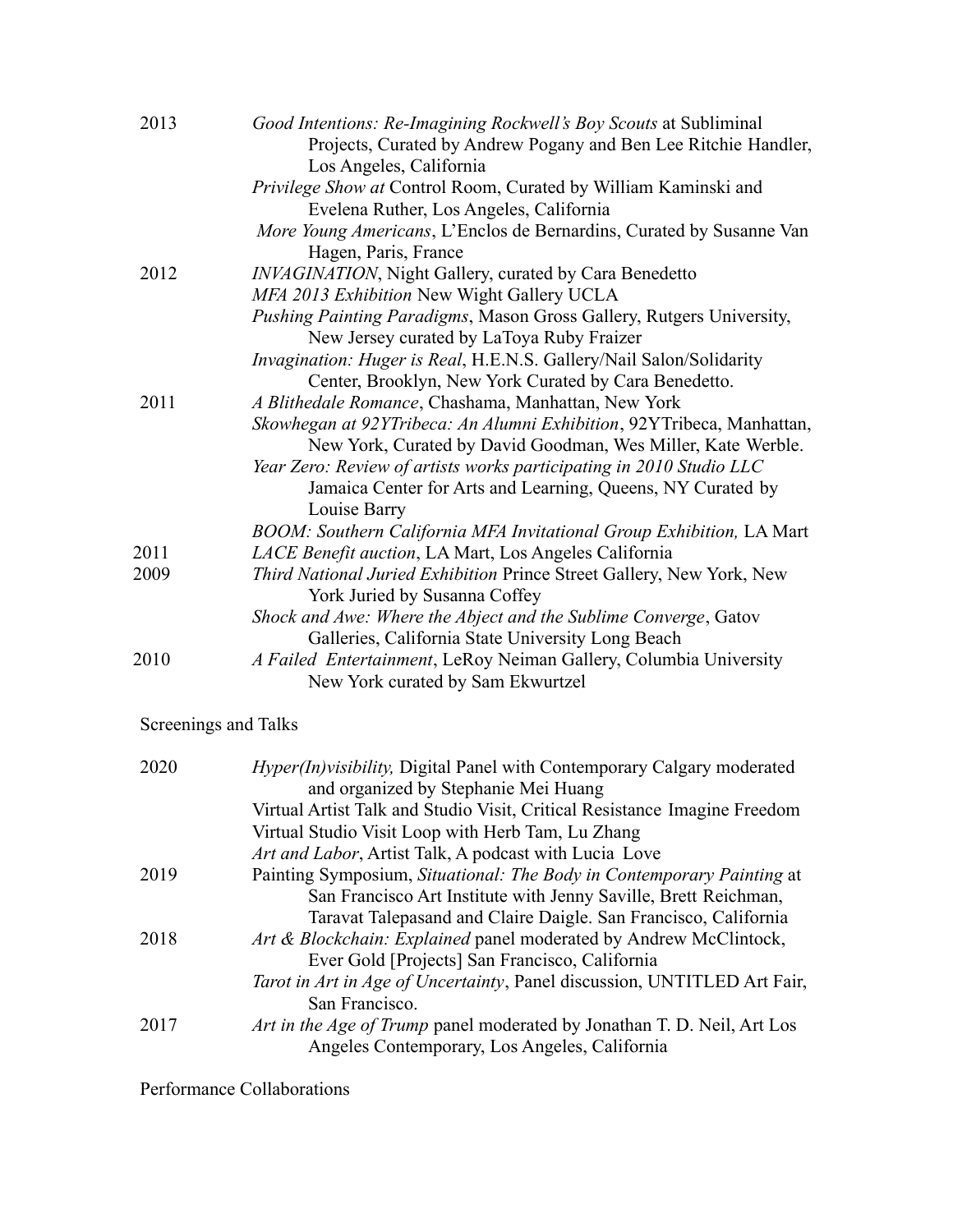| 2016 | Art Scene II with Kim Ye at Material Art Fair, Mexico City, Mexico           |
|------|------------------------------------------------------------------------------|
| 2015 | Art Scene with Kim Ye at Alter Space, San Francisco, California              |
| 2013 | S and C present G line with Gustavo Herrera and Sally Spitz KChung           |
|      | Shipwrecked at Night Gallery, Los Angeles, California                        |
|      | <i>How to Have a Wet Dream with Sally Spitz. Control Room, Los Angeles,</i>  |
|      | California                                                                   |
| 2012 | <i>I Hate My Racist Self</i> With Gustavo Herrera and Sally Spitz,           |
|      | INVAGINATION, Night Gallery California.                                      |
|      | E Pubis Unim with Gustavo Herrera and Sally Spitz Eternal Telethon at        |
|      | BESHT, Pomona Museum of Art, Pomona California                               |
|      | <i>Brutal Set</i> by Math Bass LA Biennial, Hammer Museum, Los Angeles       |
|      | California                                                                   |
|      | <i>Waiting for L.dot Performance with Michael Decker and Gustavo Herrera</i> |
|      | at Monte Vista Projects, Los Angeles, California curated by John             |
|      | Burtle.                                                                      |
|      | <i>The Sunday Scag</i> with Michael Decker and Gustavo Herrera at The        |
|      | Black Box, Curated by Action Bureau with Liz Glynn California                |
| 2011 | Swap Meet with Sally Spitz at High Desert Test Site, Joshua Tree,            |
|      | California                                                                   |

Reviews and Print Publications

| 2021 | (Forthcoming) Fournier, Lauren. Autotheory as Feminist Practice in Art,                                                                             |
|------|-----------------------------------------------------------------------------------------------------------------------------------------------------|
|      | Writing, and Criticism. Cambridge, MA, The MIT Press, 23<br>February 2021.                                                                          |
| 2020 | Georg Imdahl. "Wieder Blick nach vorn." Frankfurter Allegemeine<br>Zeitung.                                                                         |
|      | Alexandra Wach. "Die Neue Normalitat Beginnt Jetzt." Kunstmarkt, Die<br><i>Walt</i> , 5 September 2020. pp. 35                                      |
|      | Schwendener, Martha. "The Armory Show: Playing It Safe During an<br>Unsettled Time." The New York Times, 5 Mar. 2020.                               |
|      | Michael Slenske. "The Hollywood of Kenneth Anger's Imagination Is<br>Coming to Life in the Old Spago Space." Los Angeles Magazine,<br>11 Feb. 2020. |
| 2019 | Michael Anthony Farley. "Cruising at Art Basel Miami Beach." BmoreArt<br>Baltimore Contemporary Art, 6 Dec. 2019.                                   |
|      | Daniel Volzke. "KUNST & OKOLOGIE." Monopol Nov. 2019, pp.<br>$34 - 42$ .                                                                            |
|      | Evelyn Vogel, "Kunst im Laden," Süddeutsche Zeitung, October 22.<br>Stefan Bock, "Berlin Art Week," Der Freitag, September 14.                      |
|      | Paul Carey-Kent, "Social Media In Painting," FAD magazine, April 17.                                                                                |
| 2018 | Charles Desmarias, "SFMOMA announces 2019 finalists for                                                                                             |
| 2017 | prestigious SECA award," SF Chronicle. December 14.<br>Catherine Wagley, "5 Free Art Shows to see in L.A. This Week,"<br>LA Weekly, July 19         |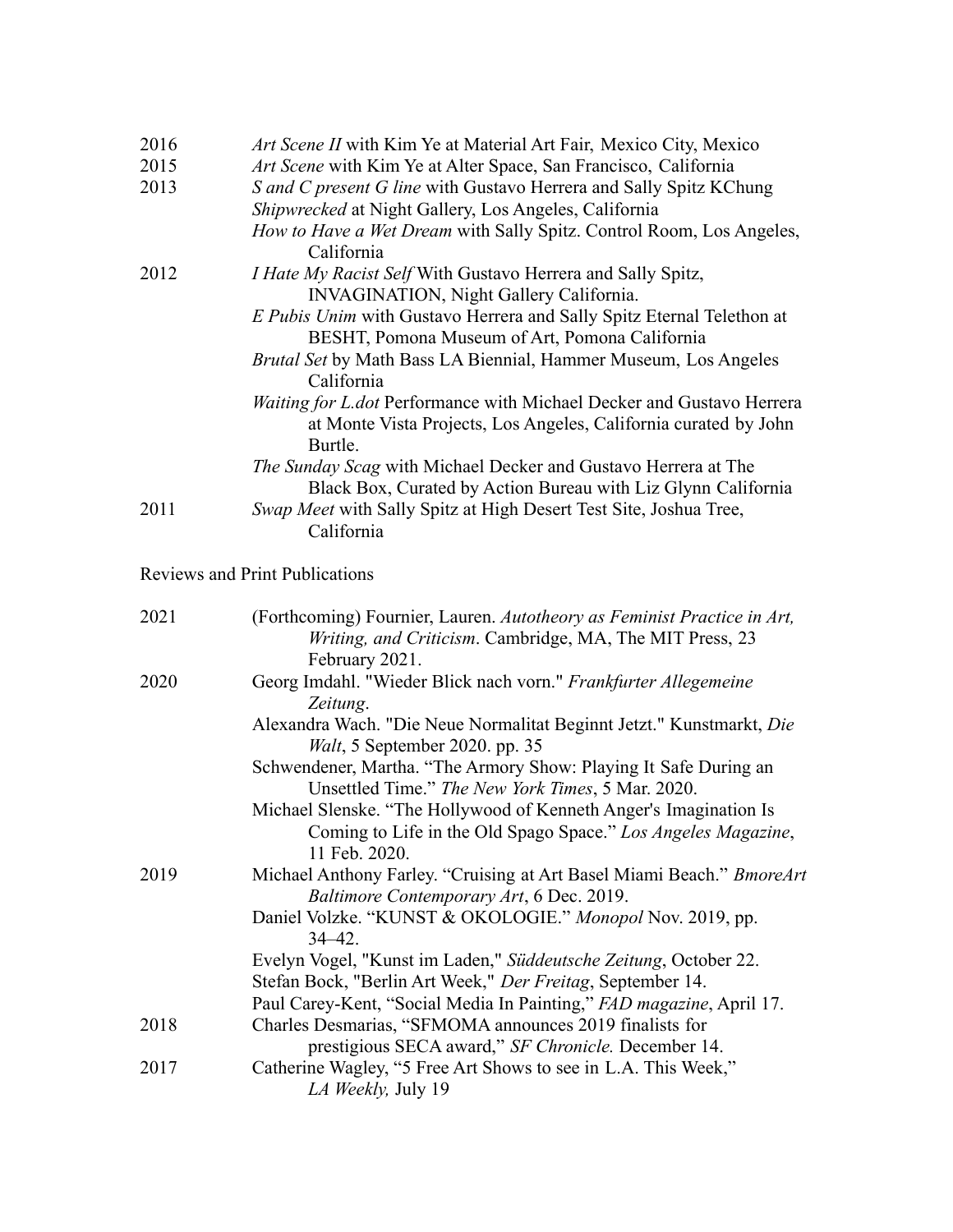|      | "Alles meine Schuld. Die Künstlerin Christine Wang zeigt                              |
|------|---------------------------------------------------------------------------------------|
|      | Politisches in der Galerie Nagel Draxler," Der                                        |
|      | <i>Tagesspiegel</i> , February 25                                                     |
|      | Catherine Wagley, "There Goes the Neighborhood: Is a Futuristic New                   |
|      | Development the End of the Arts District as We Know It?" LA                           |
|      | <i>Weekly</i> , January 3.                                                            |
| 2016 | "30 under 35," Cultured, December Issue.                                              |
|      | Calder Yates, "Cara Benedetto and Christine Wang," Artillery Magazine,<br>November 3. |
|      | Catherine Wagley, "5 Free Art Shows to see in L.A. This Week," LA                     |
|      | Weekly, October 26                                                                    |
|      | Sabine Heinlein, "Artists Grapple with America's Prison System," The                  |
|      | New York Times, March 11.                                                             |
| 2014 | David Pagel, "Christine Wang's 'I Want That Bag' a heavy-handed                       |
|      | confessional," Los Angeles Times, June 17                                             |
| 2013 | Catherine Wagley, "Downtown Exhibit Looks at Money in the                             |
|      | Art World, From Kickstarter to Michael Ovitz," LA Weekly, June 27                     |
|      | Catherine Wagley, "Norman Rockwell's Boy Scouts," Updated, July 4                     |
| 2012 | Jean Ezrha Black, "Abigail DeVille/Christine Wang," Artillery Magazine,               |
|      | Vol 7 Issue 2, Nov / December.                                                        |
|      | Megan Hoetger, "Re-performance: History as an Experience to Be Had,"                  |
|      | <i>X-TRA</i> , Fall, Volume 15, Number 1                                              |
|      |                                                                                       |

# Website Publications

| 2021 | "Galerie Nagel Draxler at FIAC." FIAC, 2 Mar. 2021,                                   |
|------|---------------------------------------------------------------------------------------|
|      | https://fiac.viewingrooms.com/exhibitors/234-nagel-draxler/? hold                     |
|      | ing preview uid=a3b1d408abf54e86979a2a3dbf57e621&clearcac                             |
|      | $he=1$ .                                                                              |
| 2020 | "Christine Wang at Galerie Nagel Draxler." Contemporary Art Daily,                    |
|      | September 11, 2020.                                                                   |
|      | https://contemporaryartdaily.com/2020/09/christine-wang-at-galeri                     |
|      | e-nagel-draxler/                                                                      |
|      | David Zwirner "Platform: Los Angeles." David Zwirner, access date:                    |
|      | January 23, 2021.                                                                     |
|      | davidzwirner.com/viewing-room/2020/platform-los-angeles.                              |
|      | Selvin, Claire. "Armory Show Names Three Prize Winners for 2020                       |
|      | Edition, Including Inaugural AWARE Prize for Women Artists."<br>ARTnews, 6 Mar. 2020, |
|      | www.artnews.com/art-news/news/armory-show-2020-prizes-12026<br>80159/                 |
| 2019 | Brown, Kate. "The Art Industry Is Grappling With How to Shrink Its                    |
|      | Carbon Footprint. But Will Collectors Do Their Part?" Artnet                          |
|      | News, 4 Dec. 2019,                                                                    |
|      |                                                                                       |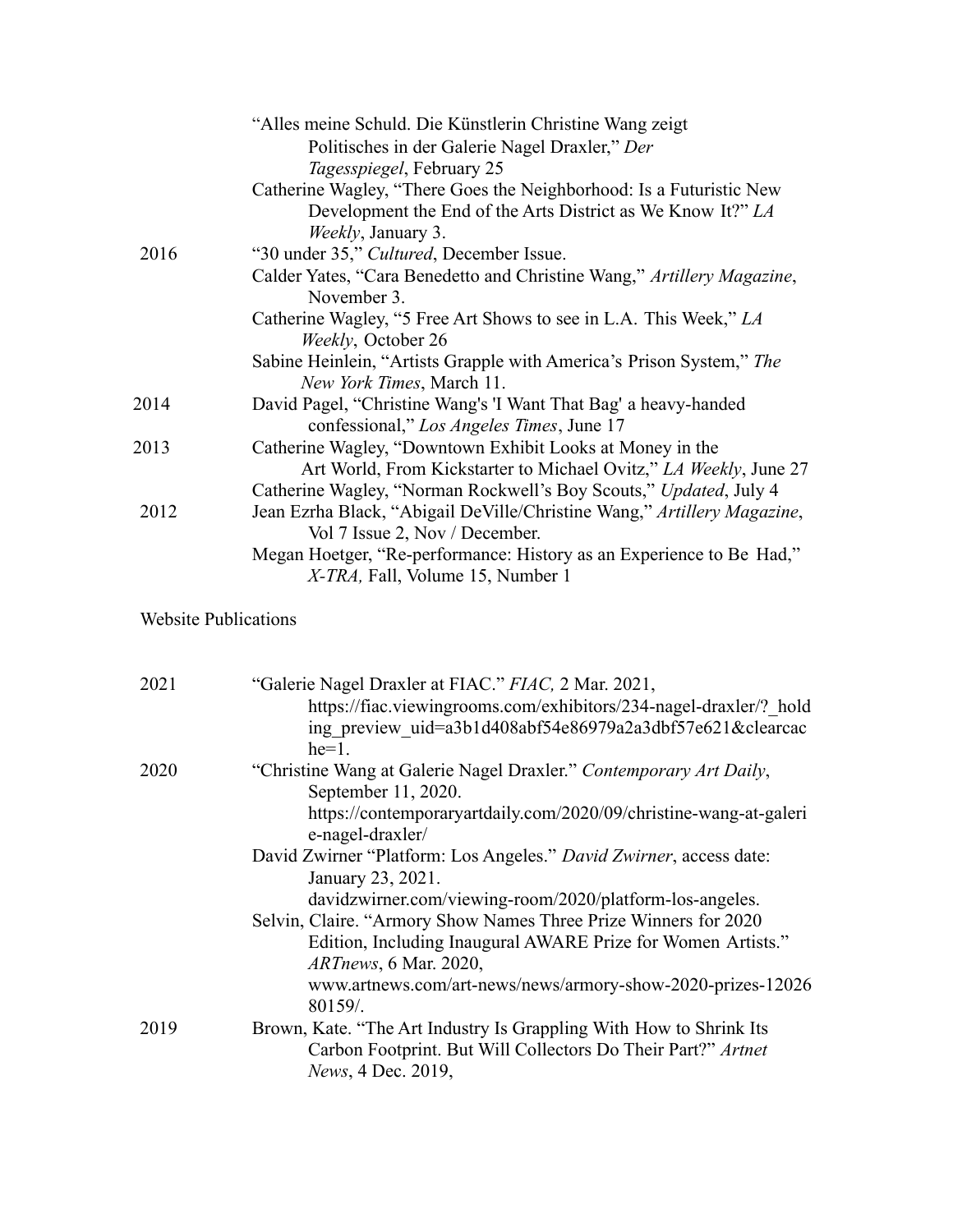|      | news.artnet.com/art-world/art-shipping-carbon-emissions-collector<br>s-1719063.                                                                                                                                                                                                                                        |
|------|------------------------------------------------------------------------------------------------------------------------------------------------------------------------------------------------------------------------------------------------------------------------------------------------------------------------|
|      | Alice Fleerackers. "FEATURES - Fermenting Feminism." FEATURES -<br>FERMENTING FEMINISM, 2 Oct. 2019,                                                                                                                                                                                                                   |
|      | artthescience.com/blog/2019/10/02/features-fermenting-feminism/.<br>"#cryptomemes: Christine Wang Recreates Memes about Cryptocurrency<br>@ Ever Gold [Projects]." Juxtapoz, May 30.<br>https://www.juxtapoz.com/news/painting/cryptomemes-christine-w<br>ang-recreates-memes-about-cryptocurrency-ever-gold-projects/ |
|      | Andrew Leonard, "What Jane Mansfield's Boobs Say About Crypto,"<br>Breaker Mag, January 22.<br>https://breakermag.com/what-jane-mansfields-boobs-say-about-cry                                                                                                                                                         |
|      | pto'.                                                                                                                                                                                                                                                                                                                  |
| 2018 | "Kunstbilanz 2018: Der Kölner Galerist Christian Nagel über sein<br>Kunstjahr 2018," Kölner Stimmen, talk with Christsian Mohr,<br>report-K, December 29.                                                                                                                                                              |
|      | https://www.report-k.de/Kultur/Koelner-Stimmen/Kunstbilanz-201<br>8-Der-Koelner-Galerist-Christian-Nagel-ueber-sein-Kunstjahr-201<br>8-108974                                                                                                                                                                          |
|      | Nicholas Stephens, "Christine Wang: Coins in the Gutter," Cobo Social,<br>November 15.                                                                                                                                                                                                                                 |
|      | https://www.cobosocial.com/dossiers/christine-wang-coins-in-the-<br>gutter/                                                                                                                                                                                                                                            |
|      | David De Pooter, "Christine Wang - 'Harry' en 'Rape Porn,' bij Nagel<br>Draxler Galerie," The Art Couch, November.                                                                                                                                                                                                     |
|      | https://www.theartcouch.be/nieuws/de-hoogtepunten-van-independ<br>ent-brussels/.                                                                                                                                                                                                                                       |
| 2017 | Astrid Mania, "Christine Wang," Artforum Critic's Picks, February.<br>https://www.artforum.com/picks/galerie-nagel-draxler-berlin-6649<br>7                                                                                                                                                                            |
|      | Mitch Speed, "Words // 'Actions Speak Louder Than Fonts': Christine<br>Wang at Galerie Nagel Draxler," Berlin Art Link, February 20.<br>https://www.berlinartlink.com/2017/02/20/words-actions-speak-lou<br>der-than-fonts-christine-wang-at-galerie-nagel-draxler/.                                                   |
| 2016 | "Christine Wang at Night Gallery." Contemporary Art Daily, November<br>17, 2016.                                                                                                                                                                                                                                       |
|      | https://contemporaryartdaily.com/2016/11/christine-wang-at-night-<br>gallery/                                                                                                                                                                                                                                          |
| 2015 | Alicia Eler, "Christine Wang: Lust, Longing, and Politics," Crave,<br>December 17,                                                                                                                                                                                                                                     |
|      | https://aliciaeler.com/2015/12/18/artist-profile-christine-wang-lust-<br>longing-politics-crave/.                                                                                                                                                                                                                      |

Art Expositions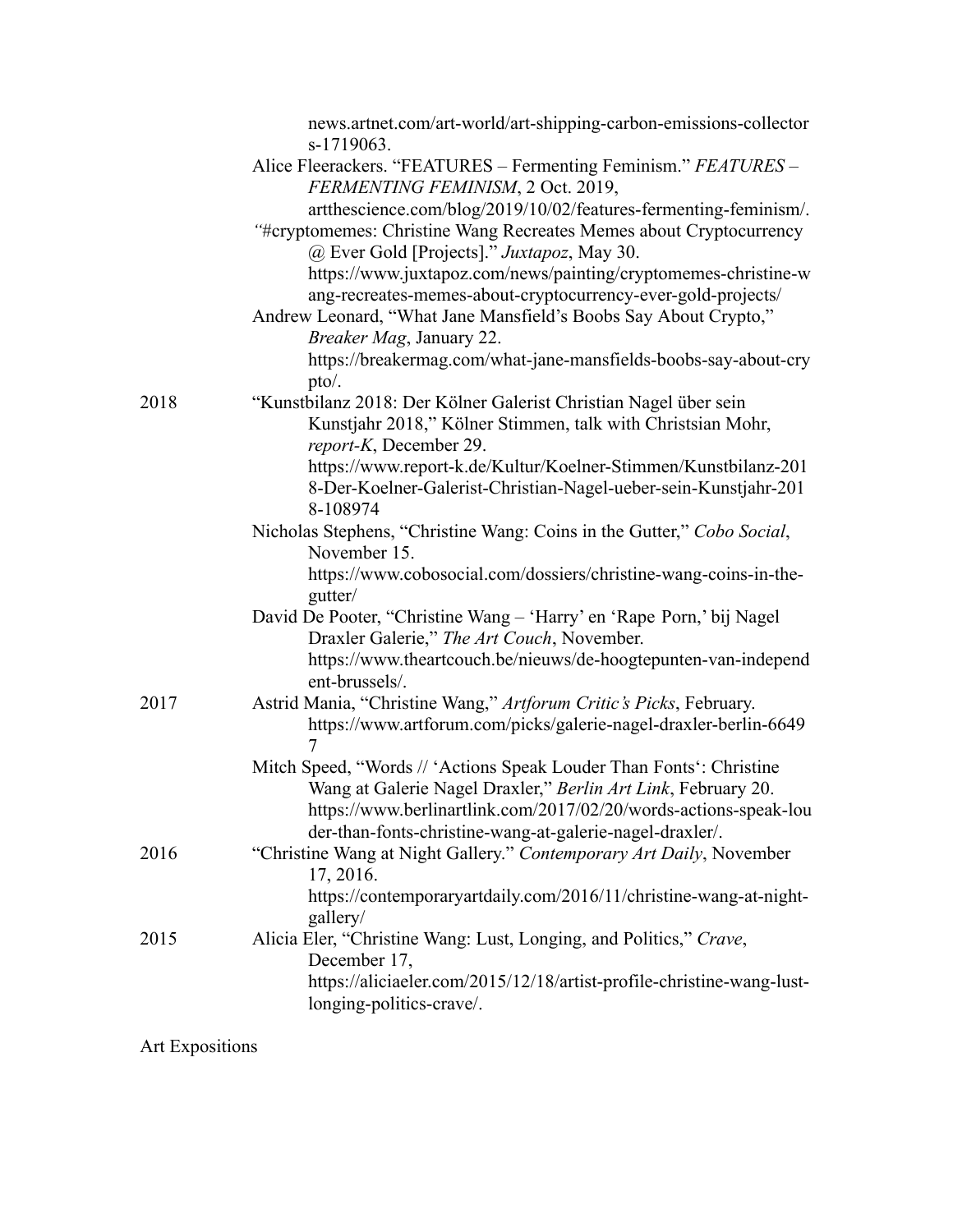| 2020 | <i>Meme Girl</i> , Solo Presentation Platform Section curated by Anne Ellegood<br>with Night Gallery, The Armory Show, New York, New York |
|------|-------------------------------------------------------------------------------------------------------------------------------------------|
| 2019 | Two person presentation with Anna Fasshauer, Galerie Nagel Draxler, Art                                                                   |
|      | Berlin, Berlin, Germany                                                                                                                   |
|      | Group Presentation, Art Basel Miami Beach, Galerie Nagel Draxler                                                                          |
| 2018 | Group Presentation, Art Basel Miami Beach, Galerie Nagel Draxler                                                                          |
|      | Group Presentation, New Art Dealers Alliance, Night Gallery, Miami                                                                        |
|      | Group Presentation, Independent Art Fair, Galerie Nagel Draxler, Brussles                                                                 |
|      | Indoor/Outdoor curated by Glen Helfand and Kim Nguyen, Toronto Art                                                                        |
|      | Fair                                                                                                                                      |
|      | Two person presentation with Grant Levy-Lucero at Independent Art Fair,                                                                   |
|      | Night Gallery Booth, New York, New York                                                                                                   |
| 2017 | It is the holes which make it useful Solo Presentation at New Positions,                                                                  |
|      | Galerie Nagel Draxler, Art Cologne, Cologne Germany                                                                                       |
| 2016 | Group Presentation, New Art Dealers Alliance, Night Gallery, Miami                                                                        |
|      | Group Presentation, Los Angeles Art Book Fair, Night Gallery                                                                              |
|      | Group Presentation, Art Los Angeles Contemporary, Night Gallery                                                                           |
| 2013 | Group Presentation, New Art Dealers Alliance, Night Gallery, Miami                                                                        |
| 2012 | Group Presentation, New Art Dealers Alliance, Night Gallery, Miami                                                                        |
|      |                                                                                                                                           |

#### Public Collections

Groeninghe Art Collection, Belgium Los Angeles County Museum of Art, USA

#### Residencies

| 2019-Present Headlands Center for the Arts, Affiliate Artist, Marin, California |
|---------------------------------------------------------------------------------|
| Artist in Residence, Summer Painting Intensive, School of the Art Institute     |
| of Chicago                                                                      |
| Artist in Residence, Virginia Commonwealth University in Qatar                  |
| Studio LLC Jamaica Center for Arts and Learning, Queens, New York               |
| June Chashama North Resident, Pine Plains, New York                             |
| The Skowhegan School of Painting and Sculpture, Skowhegan, Maine                |
|                                                                                 |

### Curatorial work

| 2012 | <i>Big Dick\$ \$uck Money</i> at Sax, Etc. Los Angeles California |
|------|-------------------------------------------------------------------|
| 2011 | Circulate, Exchange, Nugget and Gravy with Mathiew Greenfield,    |
|      | Southern California MFA invitational New Wight gallery, UCLA.     |
|      | Catalogue essay by Cassie Wu.                                     |

### Gallery Affiliations

Night Gallery, Los Angeles, California Galerie Nagel Draxler, Berlin, Cologne, Munich, Germany